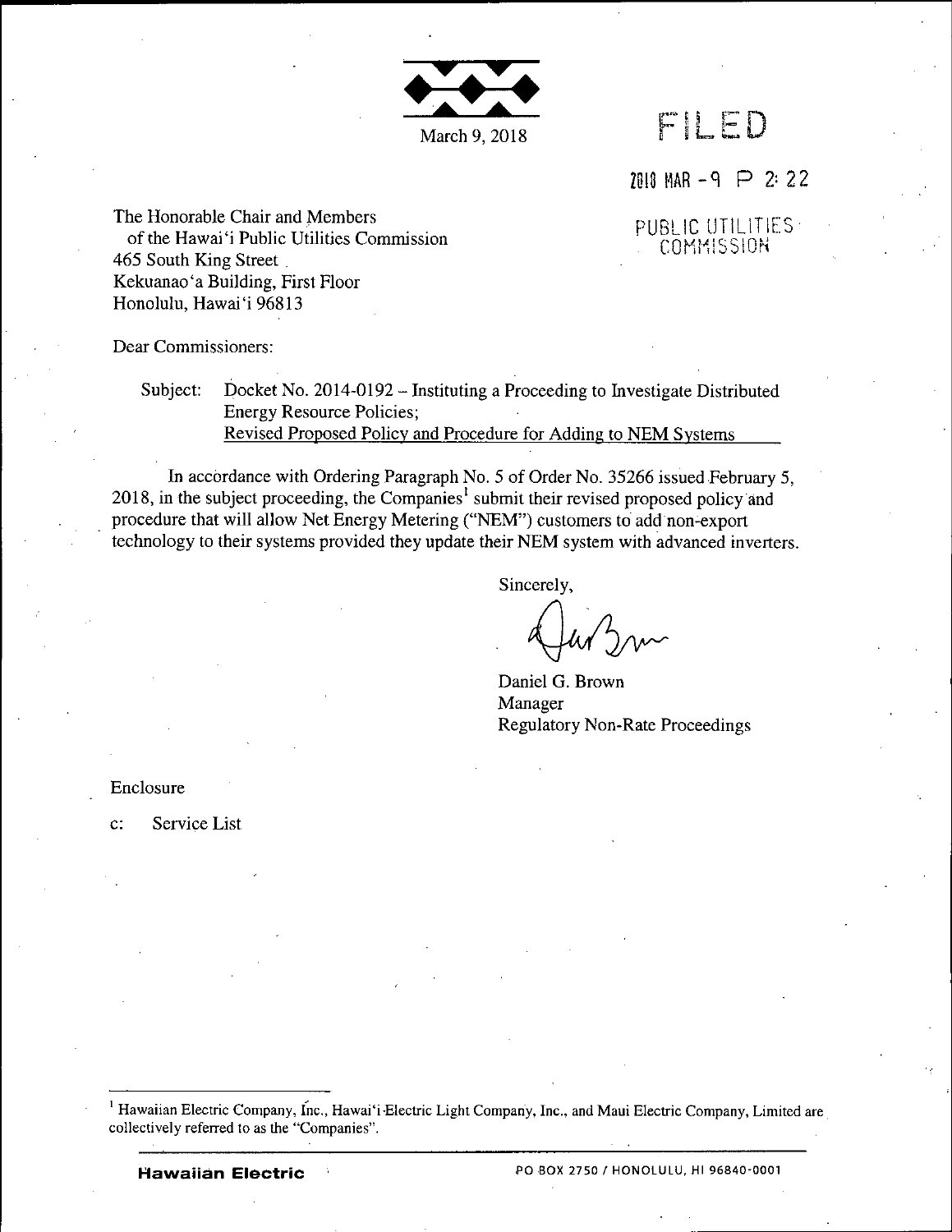# Hawaiian Electric Companies' Revised Proposed Policy and Procedure for Implementing Commission's Ruling on Adding Non-Export Technology to NEM Systems

# March 9. 2018

# I. INTRODUCTION

In response to the Commission's Order No. 35266, issued on February 5, 2018, in Docket No. 2014-0192 ("Order No. 35266"), the Hawaiian Electric Companies' submit this revised proposed policy and procedure for effectuating the Commission's ruling in Decision and Order No. 34924, issued October 20, 2017, in Docket No. 2014-0192 ("D&O 34924") that would permit Net Energy Metering ("NEM") customers to add non-export technology to their NEM system provided they update their NEM system with advanced inverters. $<sup>2</sup>$ </sup>

# II. BACKGROUND

In D&O 34924, the Commission ruled as follows:

Given the benefits of incentivizing NEM customers to remain connected to the grid, as well as upgrading their legacy equipment, the commission finds that it should re-visit its ruling in Decision and Order No. 33258 to clarify that its prohibition on "additional individual systems capacity" to approved or pending NEM systems does not apply to non-export technology intended to serve onsite load, such as what is provided for in the CSS program. However, as noted above, NEM customers who choose to add non-export technology will be required to update their systems with advanced inverters. In this regard, this option should also provide a benefit to the HECO Companies, as it offers an opportunity for legacy systems to be updated at little or no cost to the utility. $3$ 

 $\ddot{\phantom{0}}$ 

<sup>&#</sup>x27; "Hawaiian Electric Companies" or "Companies" collectively refers to Hawaiian Electric Company, Inc., Hawai'i Electric Light Company, Inc., and Maui Electric Company, Limited.

 $<sup>2</sup>$  IEEE 1547 and UL 1741 SA are the normative references used in the Companies' Rule 14H to define the</sup> interconnection standards and technical requirements for an advanced inverter.

 $3$  D&O 34924 at 115 (citation omitted).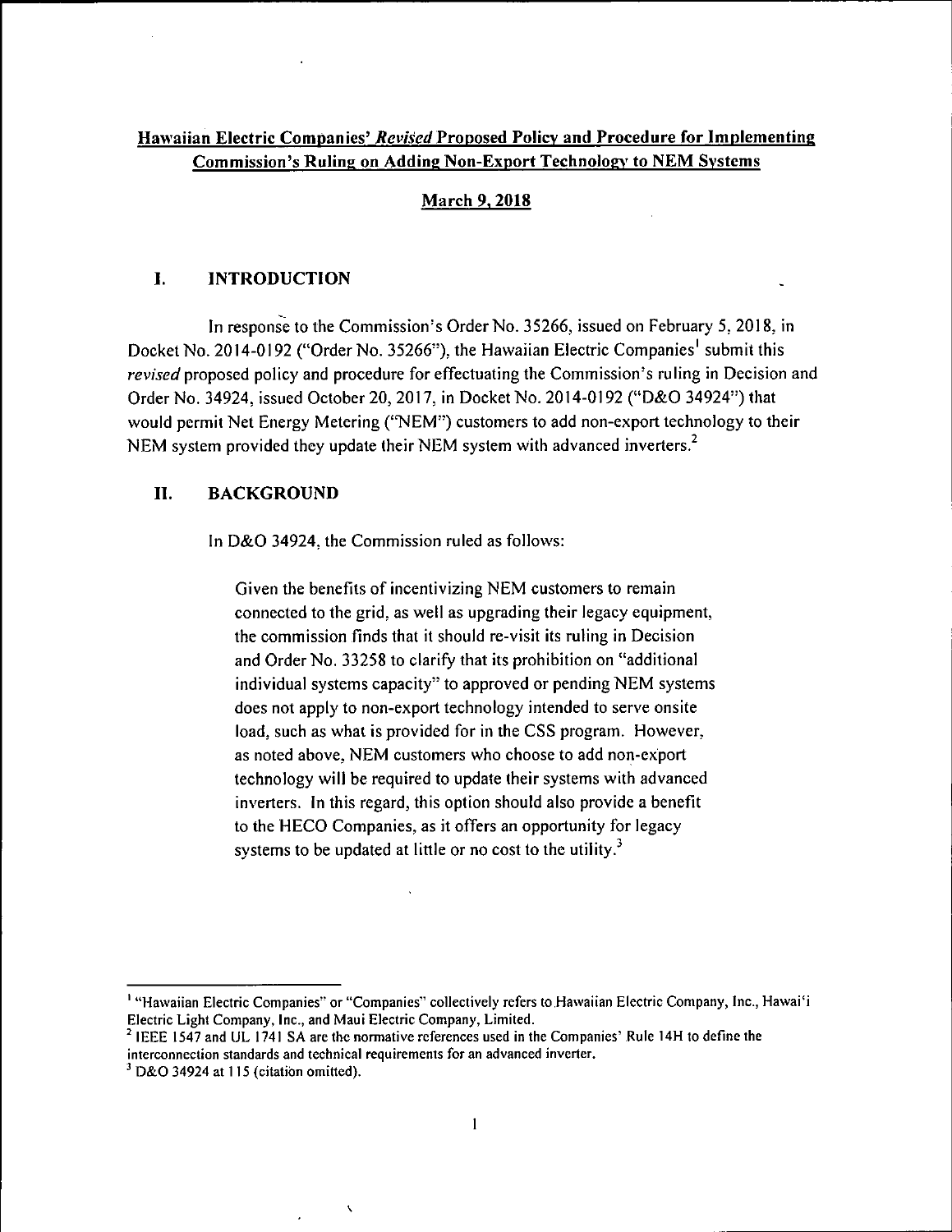In Ordering Paragraph No. 6 in D&O 34924, the Commission directed the Companies to "propose a policy and procedure to effectuate this ruling within thirty (30) days of this Decision and Order."<sup>4</sup>

In response to D&O 34924, on November 21, 2017, the Companies filed a proposed policy and procedure to effectuate the Commission's ruling on adding non-export technology to NEM systems ("November 2017 Policy").

In Order No. 35266, the Commission declined to approve the November 2017 Policy, raising several questions that required additional clarification and refinement.<sup>5</sup> Instead, the Commission directed the Companies to collaborate with the parties and re-submit a proposed policy and procedure within thirty days of Order No. 35266.<sup>6</sup>

The Companies have carefully reviewed the Commission's guidance in Order No. 35266, and held a series of meetings with stakeholders during the week of February 19, 2018 to solicit their feedback on this topic. The Companies hereby submit this revised policy and procedure for adding non-export technology to NEM systems based upon the Commission's guidance and stakeholder feedback.

### **III. DISCUSSION**

### **a. Proposed Policy**

i. Objectives

Similar to the objectives of the November 2017 Policy, the objectives of this proposed policy are to: (1) provide NEM customers an option to add non-exporting technology<sup>7</sup> to their existing NEM system and keep their entire NEM system grid-connected (as opposed to removing load from the grid via a non-interconnected Distributed Energy Resources ("DER") system); and (2) provide an opportunity to upgrade "legacy" NEM systems with advanced inverters, which will help to enable the Companies to integrate even higher levels of DER to the electric grid, while minimizing costs to all ratepayers.

Since the submittal of the November 2017 Policy, the Companies received additional feedback that customers would probably not elect to add to a NEM system, and if they did, not

Id. at 192.

See Order No. 35266 at 18-22.

 $\overline{\text{See}}$  id. at 24.

 $\sqrt[7]{\text{As}}$  defined in D&O 34924, "non-export technology" means energy storage systems or non-exporting generating capacity technology. See D&O 34924 at 111.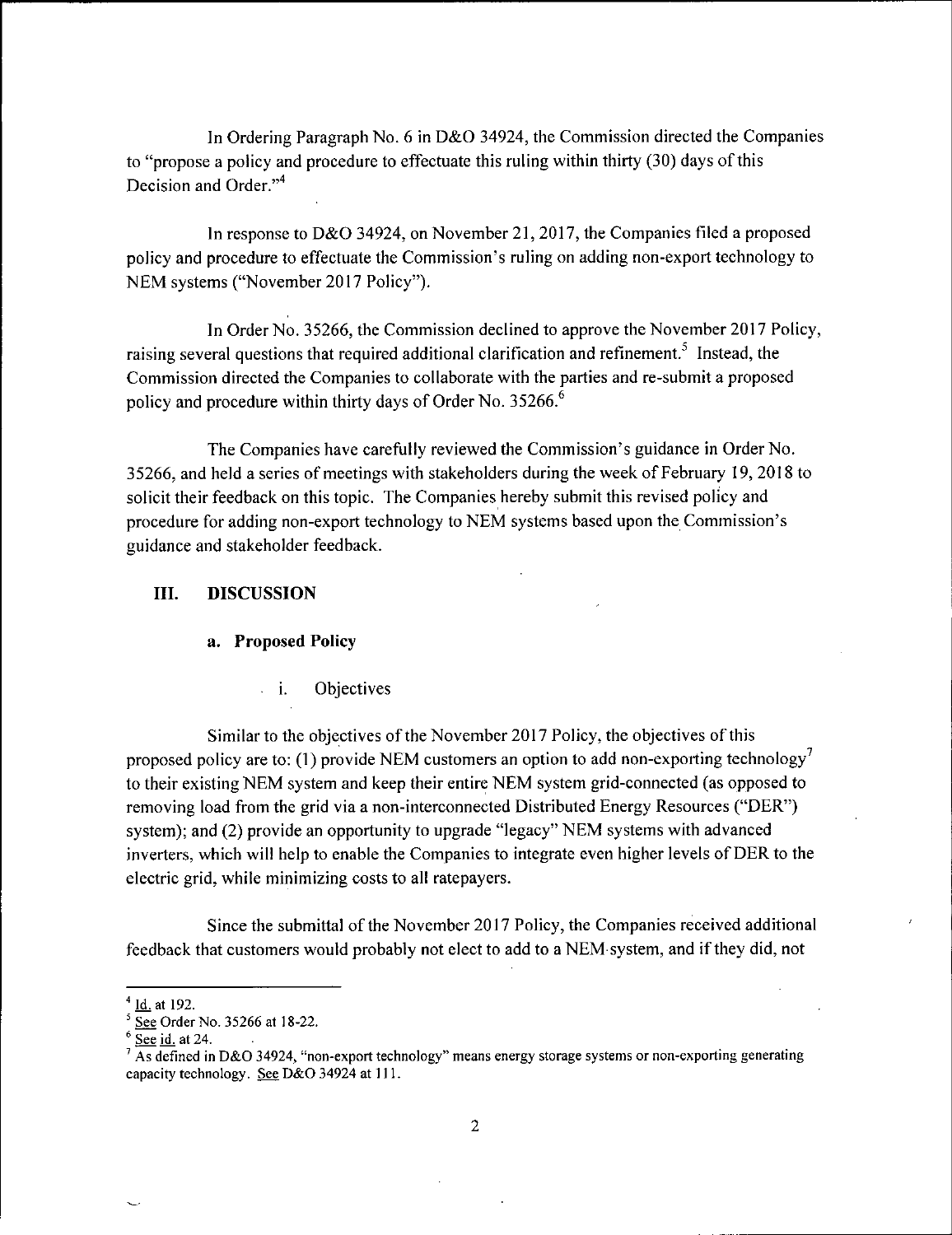keep the DER addition grid connected, under a policy that is too stringent. For example, NEM customers with legacy micro-inverters may find it cost prohibitive to remove panels, replace all inverters and re-wire their system under the November 2017 Policy.

In addition, after further consideration, in an effort to augment customer adoption and improve customer experience, the Companies sought to develop options that would allow a more streamlined interconnection review process. Thus, in this revised policy, the Companies propose several options discussed below that in the Companies' view are more aligned with customer preferences and market realities, but also support the transition to a modernized, reliable grid through greater deployment of advanced inverters.

#### i. Residential Option 1: Export Limitation to 3 kW

This option would apply to NEM customers who have systems sized below 10 kW. A customer who chooses this option will need to limit total export of the original NEM system and the non-export addition to  $3 \, \text{kW}$ , regardless of the original NEM system size. This option allows the customer to bypass technical review; completeness review will ensure compliance with all parameters of this option.

In addition, only the new add-on must fully comply with advanced inverter requirements approved at the time of application. The existing NEM system must be reprogrammed to activate the following functions per the latest advanced inverter requirements: voltage and frequency ride through and frequency-watt. To the extent feasible, the Companies will encourage customers to additionally reprogram their inverters to activate volt-watt and/or volt-var. The Companies understand that these functions are able to be re-programmed (in some cases remotely) in many legacy systems, such that customers can avoid having to remove and replace inverters in the legacy system. This option further accommodates customers who may make significant modifications behind the meter, i.e., add large loads like air conditioning systems or electric vehicles to the home. As long as total export of the system (i.e., power flowing from the customer across the point of common coupling to the grid) does not exceed 3 kW, the customer will be able to add as much non-export technology to meet the new demand, leverage remote reprogramming of legacy inverters, and enjoy a fast-tracked interconnection review process.

The 3 kW export limit is based on the amount of kW the Companies typically design the secondary portion of the distribution system to accommodate on a coincident basis. The 3 kW limit was also confirmed as typical coincident peak load through an analysis of data obtained through the Companies' Grid 20/20 monitoring devices.<sup>8</sup> The Companies believe that limiting the total amount of export to 3 kW may help to mitigate many of the existing voltage issues

<sup>&</sup>lt;sup>8</sup> See Companies' response to CA/HECO-IR-6 filed in this docket on September 5, 2017.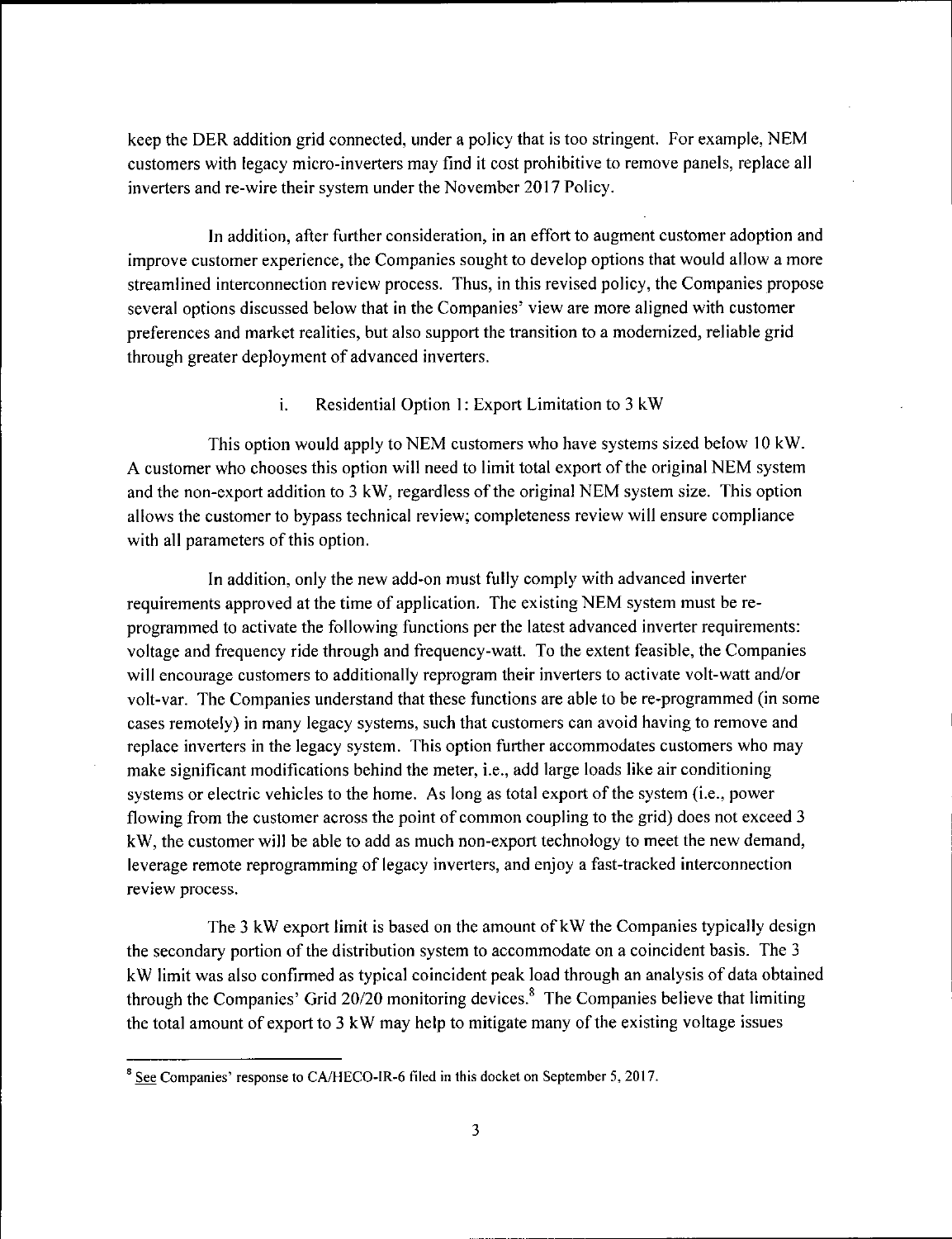caused by high exporting legacy NEM systems. This would have the added benefit of potentially creating more system and circuit hosting capacity during the day.

ii. Residential Option 2: Export Limitation of NEM System Size  $(kW)$ 

This option would also apply to NEM customers who have systems sized below 10 kW. A customer who chooses this option will need to limit the combined export of the original NEM system and the non-export addition to the original NEM system size. Customers who choose this option will be required to upgrade their entire system (original plus add-on) to advanced inverters that are fully compliant with advanced inverter requirements approved at the time of application. In addition, the Companies will encourage, and allow on an opt-in basis, the activation of volt-watt.

The table below summarizes the technical review process for various NEM addition scenarios.

| <b>System Configuration</b>                                    | Technical Review Needed Screens Required |                                    |
|----------------------------------------------------------------|------------------------------------------|------------------------------------|
| NEM add-on fast track (3 kW export<br>(1)(2)<br>limit)         | Bypassed; Completeness<br>Review Only    | <b>Bypassed</b>                    |
| NEM add-on export limited to NEM<br>(1)(2)<br>System Size (kW) | Partial                                  | Screens $^{(3)}$ 2, 3, 5, 6, and 7 |
| Emergency back up only                                         | None; Completeness<br>Review Only        | None                               |
| (1) Applicable to systems with a program size $\leq 10$ kW     |                                          |                                    |

(2) Technical system sizing for hosting capacity accounting purposes will be the sum ofthe kW export and a 3 kW load offset factor.

(3) If combined system is export limited to NEM system size  $-1$  kW then Screens 6 and 7 will be bypassed.

#### iii. Larger Systems/Commercial Option: 100 kW Technical Size Limit

For systems greater than 10 kW and below 100 kW, customers will need to limit the kW capacity of the non-export add-on such that the total technical size<sup>9</sup> does not exceed 100 kW, the size limit for NEM in Rule 18. For example, a NEM customer who has an executed system size of 90 kW may be allowed to add another 10 kW of non-export technology. This 10 kW could include a combination of panels, inverters, or energy storage. Likewise, a NEM customer who has an executed system size of 100 kW will not be allowed to further add any capacity. Additions to NEM systems under this option would need to go through full technical review.

 $9$  Technical size is defined as the maximum amount of power capable being produced by all generators at the Generating Facility as measured at the output terminals of each generator.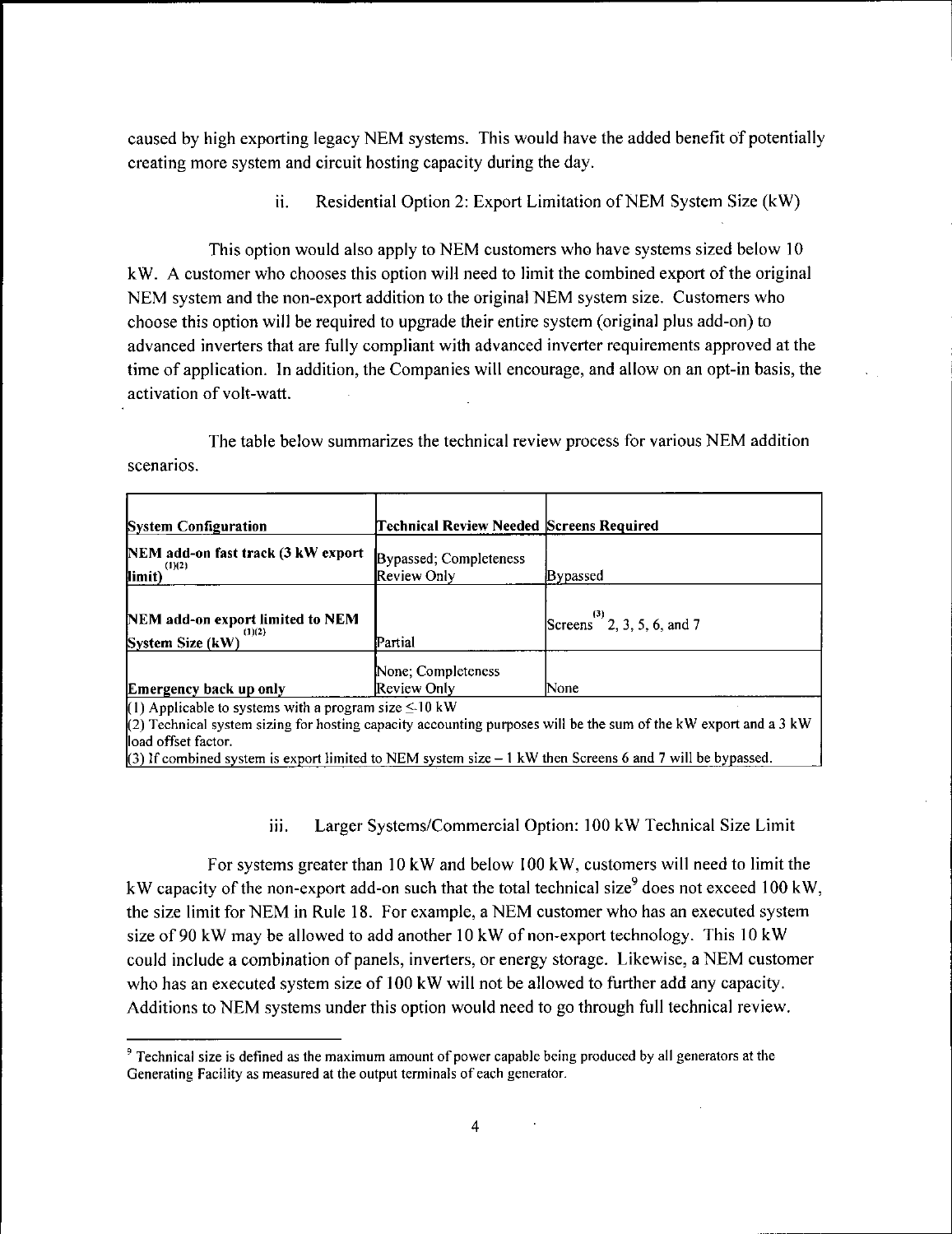Customers who choose this option will be required to upgrade their entire system (original plus add-on) to advanced inverters that are fully compliant with advanced inverter requirements approved at the time of application.

It is anticipated that the majority of customers choosing to add non-export technology will be residential customers who have executed NEM system sizes of less than 10 kW. Allowing larger commercial customers to add to their NEM systems is more complicated, and has the potential to excessively expand the NEM program in certain scenarios. For example, if a customer has an executed NEM of 100 kW and their loads are larger, their system may not export much energy to the grid as it stands. However, if a 75 kW (or larger) energy storage device is added, this could dramatically reduce daytime load and increase exports from the original 100 kW NEM. This has the potential to result in pronounced increases ofkWh credited to the customer at NEM retail rates, and reductions in hosting capacity. Since October 2015, when the Commission closed the NEM Program, the Commission has supported a market evolution for DER in Hawai'i.<sup>10</sup> The Companies believe this type of outcome falls outside the Commission's intent in allowing non-export technology additions to NEM, and that the proposed limitation to 100 kW total technical size is a reasonable measure to avoid unintended, negative outcomes ofthe policy. There are other options, such as executing a Standard Interconnection Agreement, that are available to large commercial customers who seek to add large nonexporting systems to offset their loads without implicating concerns underlying the Commission's closure of the NEM program.

iv. Exceptions to Policy

This policy will not apply in cases where NEM customers request to add storage for emergency back-up purposes only. Specifically, for purposes ofthis exception, "emergency back-up system" means a generating system designed to provide power to critical loads only during the event of a power outage. These customers must register their storage addition pursuant to the requirements ofRule 3B, but these customers will not be required to upgrade their existing NEM system with advanced inverters because the emergency back-up system does

D&O 34924 at 6.

<sup>&</sup>lt;sup>10</sup> As stated by the Commission in D&O 34924:

This Decision and Order supports the continued DER market transition underway in Hawaii. In October 2015, the commission determined that the NEM program, which obligates the electric utility to accept energy exported by a customer's system and compensate the customer at the retail  $\cdot$ rate, was not designed for DER adoption at scale. Accordingly, the commission capped enrollment in the NEM program and established two new interim DER options: CGS and CSS.... Challenges remain, however, and the interim CGS and CSS programs alone do not adequately address the technical and economic issues of uncontrolled exports to the grid. DER programmatic options must be balanced so as to encourage cost-effective DER adoption while avoiding unnecessary risks to grid reliability and safety.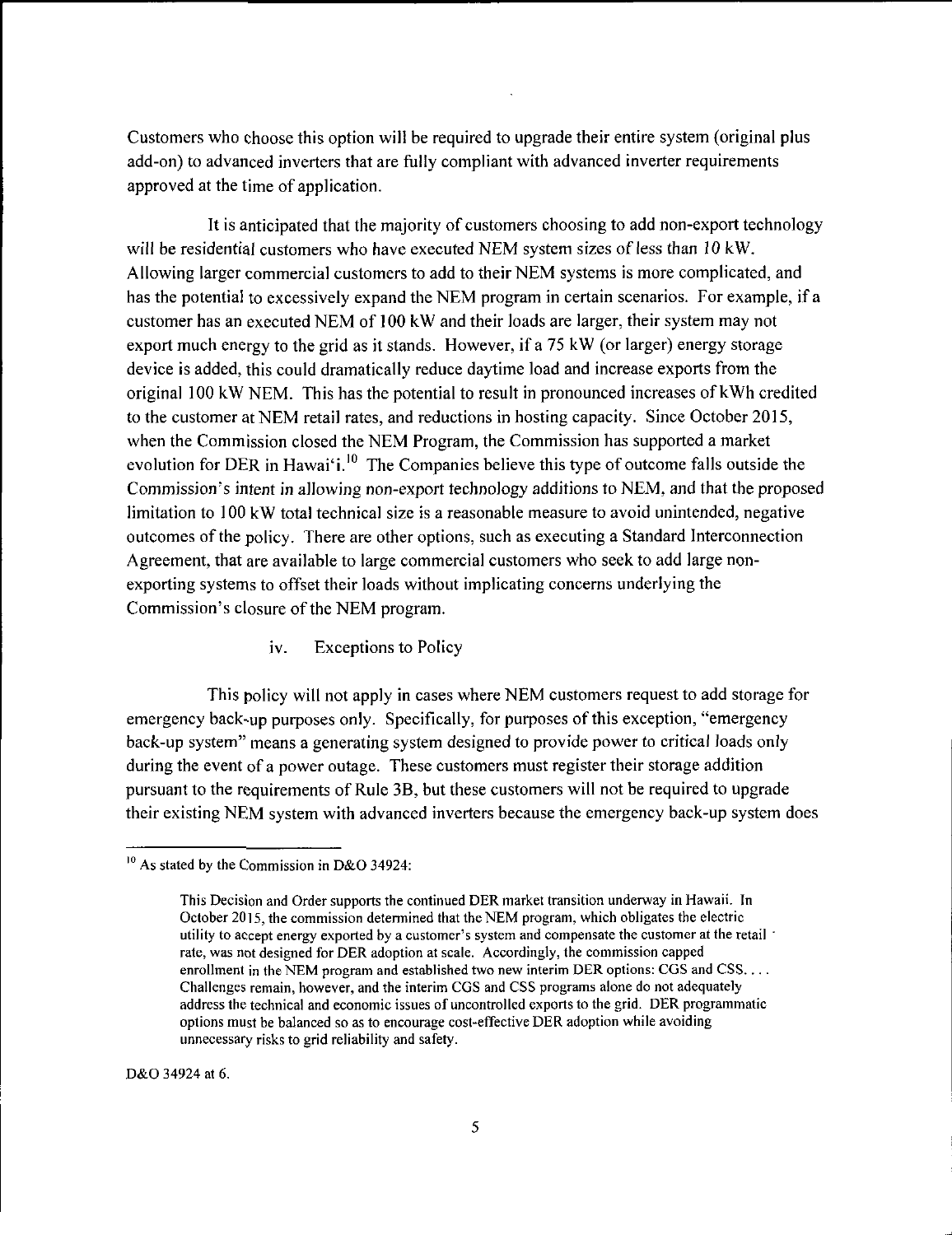not generate power in parallel with the utility and is not subject to Rule 14H interconnection requirements.

### **b. Proposed Application Process**

Customers pursuing any of the above options must submit to the Companies for review and approval a request to add non-export technology to their existing NEM system. Customers may apply by using the Companies' "Amendment to Existing Agreement Form" ("Amendment Form"). "Attachment 1" hereto is a proposed draft ofthis Amendment Form. Additional improvements and modifications to this form may be made pending the Commission's approval of this policy. As a part of the Amendment Form, the customer would need to verity the new inverters that the customer will be using that meet the Companies' requirements. More specifically, this form will include information on the entire (old+proposed) system showing new inverter(s), panels, and other modifications (i.e., energy storage) or additional.information. This Amendment Form will be made available in the online Customer Interconnection Tool.

In addition, customers will be required to provide updated electrical drawings of the system and clearly illustrate the method used for non-export on the addition to the NEM system. Methods can include, but are not limited to, software controls, hardware modifications, or energy management controls.

The original NEM program size will remain the NEM program size. The total NEM program size ofthe original and add-on will depend on how the system is configured. For purposes of calculating the hosting capacity impact, the Companies intend to account for the system by summing the kW export and a 3 kW (non-export) load offset. For example, Option 1, above, would have a hosting capacity impact of the sum of 3kW export limit and 3 kW load offset. Option 2 would have a hosting capacity impact of the sum of the NEM system size and a 3 kW load offset. In the Companies' view, this represents a reasonable proxy value for the impact of a non-export system, and is less conservative than the Companies' initial proposed approach of adding the original NEM system size and the non-export addition. This proxy value will be refined (positively or negatively) over time as the Companies learn more about these types of systems.

#### **c. Proposed Enforcement and Monitoring Process**

During meetings with the parties to discuss this revised proposal, the Companies' proposed methods for enforcement and monitoring in the November 2017 Policy were generally accepted by the parties. Thus, the Companies have not changed the overall approach for enforcement and monitoring, but provide additional clarification to the original proposal below.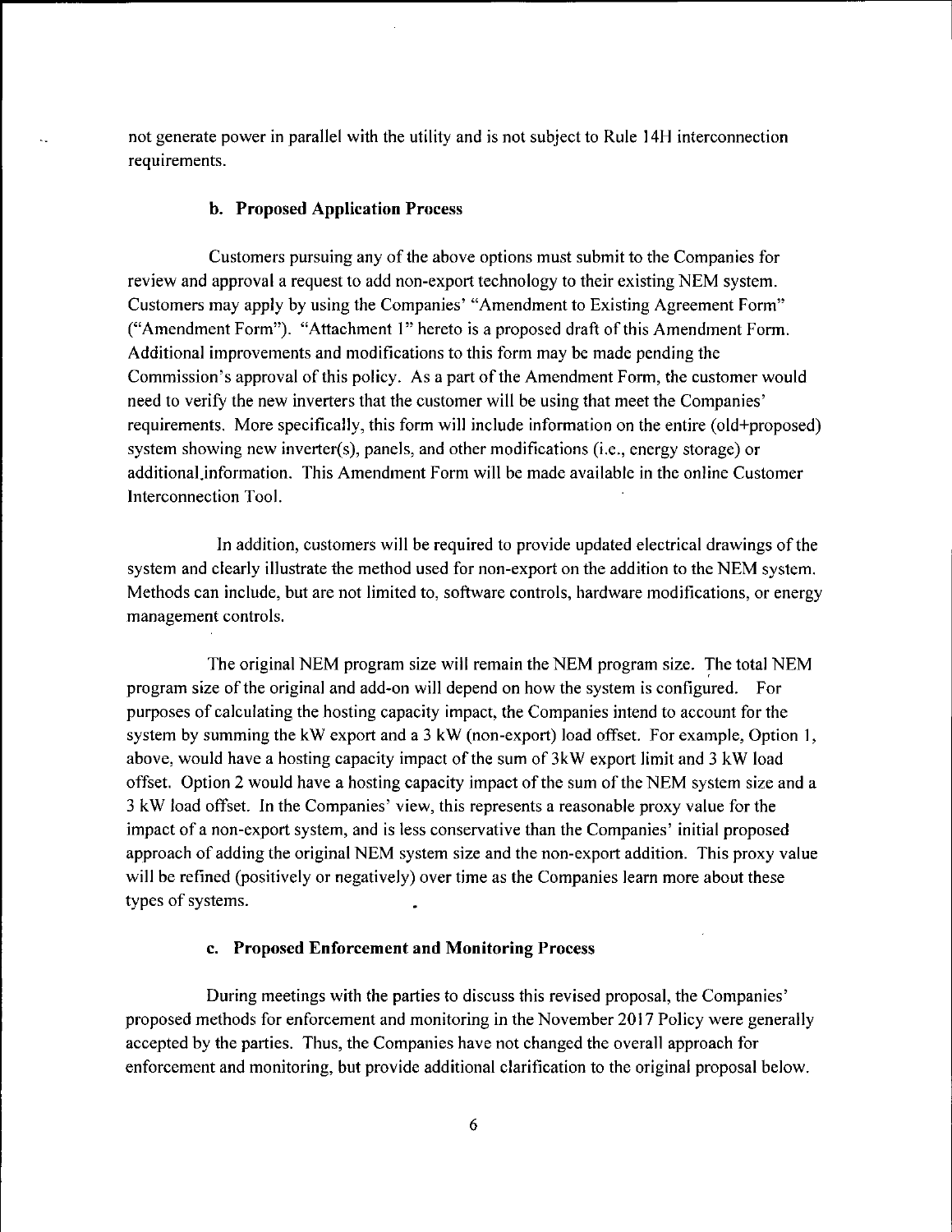The Companies continue to propose installation of an advanced meter, paid for by the Companies, at the customer's premises that will be used for monitoring the NEM system's performance and for compliance purposes to track both the kW and kWh that are exported from the NEM system, as amended with the addition of non-export technology. The Companies plan to replace the customer's existing NEM meter with an advanced meter and not add a second meter or separately meter the non-export addition. Depending on the option (described above) that the customer chooses, the Companies will track kW received from the non-export system addition plus the original NEM system through the advanced meter on a monthly basis to ensure that the system complies with the applicable export limit. As an example, a customer who chooses to limit export to 3 kW will be tracked such that the export will not exceed 3 kW in a given bill period. Additionally, as explained below, this customer will need to limit kWh exported to the grid to 18 kWh/day [3 kW X 6 sunhours/day], which will also be tracked based on the number of days in a given bill period.

The Companies intend to use kW as a primary check for compliance with this policy. However, as an additional check, the Companies will monitor kWh exported from the system by using the kW size ofthe original NEM system multiplied by 6 sunhours/day. As an example, a customer having a 4.0 kW NEM system that adds a 3.0 kW non-export system will be limited to having 4.0 kW x 6 sunhours/day, which equals 24 kWh/day of energy exported to the grid. This daily kWh limit will be applied to the number of days in a customer bill cycle. However, the Companies may make exceptions to this limit when in the best interest of customers in cases where the original NEM system experiences more production than 6 sunhours/day in certain months of the year.

The Companies intend to enforce compliance with this policy consistent with the existing process for enforcing compliance with requirements for the Customer Self Supply ("CSS") Program. The primary goal of this enforcement process will be to remedy any system that does not comply with this policy, as finally approved by the Commission. If at any time a NEM system that adds additional non-export technology is unable to meet requirements under this policy, compliance action will be required by the contractor and customer to address issues and bring the system into full compliance.

Similar to non-compliant CSS systems, the Companies will actively work with the contractor for up to six months in order to bring the system into compliance. It is expected that the contractor will work diligently with the inverter and equipment manufacturers to troubleshoot and diagnose system issues, and make all necessary modifications to the software and system equipment required to bring the system into compliance.

 $\overline{7}$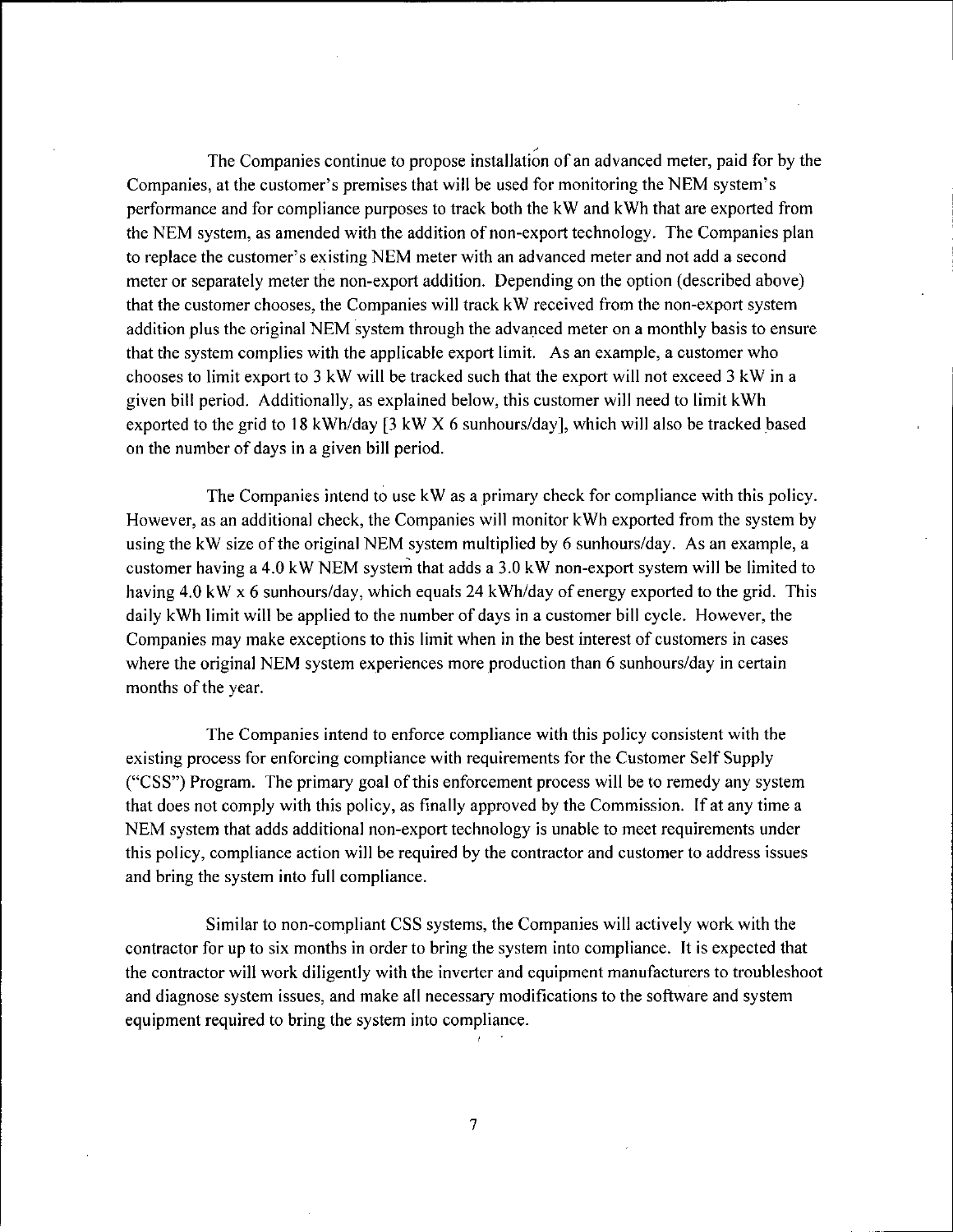If the system is not deemed compliant within six months after the violation is first reported to the contractor and customer, a series of three letters will be sent to the contractor and customer, requesting that the necessary actions to remedy the non-compliant system be taken.<sup>11</sup> After the third and final letter, if no response is made within fifteen days, the customer's system will be locked out until such time that the system can be brought into compliance.

#### **d. Proposed Review Process**

The Companies intend to implement this policy on an interim basis upon Commission approval, and review it within one year, at which point the Companies may modify this policy to address any unforeseen negative impacts to customers or the electric grid. The Companies note that the two fast tracked options above for systems under 10 kW are expected to use the same non-export technology that is used for CSS systems. The Companies continue to see a relatively large percentage of non-compliant CSS systems, and have been working with these contractors and customers to bring the systems into compliance. Thus, the Companies find it prudent to allow additional time for the non-export technology to mature before making this policy permanent. Because the Companies propose this policy on an interim basis, the Companies do not plan on revising Rule 14H at this time to reflect changes related to this policy, but will consider doing so upon review of the policy in one year after implementation.

 $\frac{11}{11}$  Contractors will have thirty days following the first and second letters to respond prior to the subsequent letter.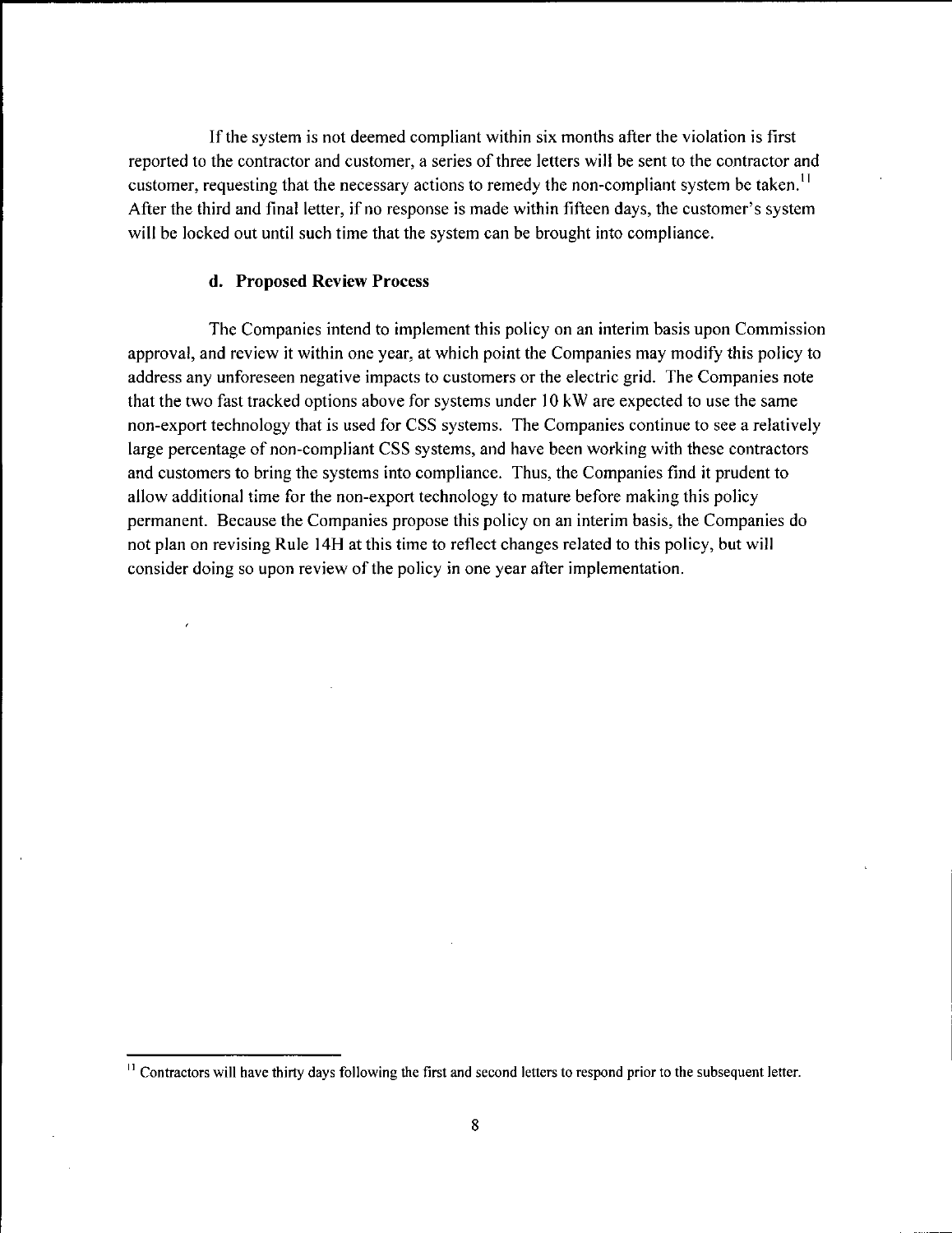

Distributed Energy Resources **AMENDMENT TO EXISTING AGREEMENT**

This.Amen<Jmenl,f'to,fAmendment")is entefedinto byand between HawaiianElectricCompany, Inc. fConipanyOandthe'Customef- Generator\*referencedher^n,and amendsthatcertainOls1ributedEnergyResoufcesA(jreefnefrt("Aflreemefrt")daledasstaled herein.As herebyamended, the Agreement is herebyratified andconfirmed and shall remain infuDforceartd effect, subject to all ofthe terms, covenantsand conditions therein and herein setforth.ThisAmendment is

effective asof. of the Patter and specificates to the same counterparts, Spatial and Deposited in original ("well") form or by other means intended to present the original graphic and pictorial property. The content of the content of the

|                      |                                        | appearance or the signature, such as a photocopy. A copy or a Pany s-signature sharroe considered an -ongitial -signature tor purposes or this Americanian                                                                                                                                                                                                                                                                                                                                                                                                                                                                                              |                                                                             |                                |                                    |
|----------------------|----------------------------------------|---------------------------------------------------------------------------------------------------------------------------------------------------------------------------------------------------------------------------------------------------------------------------------------------------------------------------------------------------------------------------------------------------------------------------------------------------------------------------------------------------------------------------------------------------------------------------------------------------------------------------------------------------------|-----------------------------------------------------------------------------|--------------------------------|------------------------------------|
|                      |                                        | Please Include: □ Single Line Diagram □ Three Line Diagram (if applicable) □ Site Plan and/or Elevation                                                                                                                                                                                                                                                                                                                                                                                                                                                                                                                                                 |                                                                             |                                |                                    |
|                      |                                        |                                                                                                                                                                                                                                                                                                                                                                                                                                                                                                                                                                                                                                                         | <b>PROGRAM</b>                                                              |                                |                                    |
| $\Box$ NEM           | $\Box$ ces                             | $\Box$ css<br>$\Box$ CGS+                                                                                                                                                                                                                                                                                                                                                                                                                                                                                                                                                                                                                               | □ Smart Export □ SIA                                                        | Agreement ID and Meter Number: |                                    |
|                      |                                        |                                                                                                                                                                                                                                                                                                                                                                                                                                                                                                                                                                                                                                                         | <b>CUSTOMER-GENERATOR</b>                                                   |                                |                                    |
| Name:                |                                        |                                                                                                                                                                                                                                                                                                                                                                                                                                                                                                                                                                                                                                                         | Email:                                                                      |                                |                                    |
| Service              |                                        |                                                                                                                                                                                                                                                                                                                                                                                                                                                                                                                                                                                                                                                         | TMK:                                                                        |                                |                                    |
| Address:             |                                        |                                                                                                                                                                                                                                                                                                                                                                                                                                                                                                                                                                                                                                                         |                                                                             |                                |                                    |
| City:                |                                        |                                                                                                                                                                                                                                                                                                                                                                                                                                                                                                                                                                                                                                                         | ZipCode:                                                                    |                                |                                    |
| Mailing Address:     |                                        |                                                                                                                                                                                                                                                                                                                                                                                                                                                                                                                                                                                                                                                         |                                                                             |                                |                                    |
| City:                |                                        |                                                                                                                                                                                                                                                                                                                                                                                                                                                                                                                                                                                                                                                         | ∖State:`                                                                    | Zip Code:                      |                                    |
| Daytime Phone:       |                                        |                                                                                                                                                                                                                                                                                                                                                                                                                                                                                                                                                                                                                                                         | Email:                                                                      |                                |                                    |
|                      |                                        |                                                                                                                                                                                                                                                                                                                                                                                                                                                                                                                                                                                                                                                         |                                                                             | Existing<br><b>New</b>         |                                    |
| Name:                |                                        |                                                                                                                                                                                                                                                                                                                                                                                                                                                                                                                                                                                                                                                         |                                                                             |                                |                                    |
| Malling Address:     |                                        |                                                                                                                                                                                                                                                                                                                                                                                                                                                                                                                                                                                                                                                         |                                                                             |                                |                                    |
| City:                |                                        |                                                                                                                                                                                                                                                                                                                                                                                                                                                                                                                                                                                                                                                         | State:                                                                      | Zip Code.                      |                                    |
| Daytime Phone:       |                                        |                                                                                                                                                                                                                                                                                                                                                                                                                                                                                                                                                                                                                                                         |                                                                             |                                |                                    |
|                      |                                        |                                                                                                                                                                                                                                                                                                                                                                                                                                                                                                                                                                                                                                                         | ELECTRICAL CONTRACTOR INFORMATION                                           |                                |                                    |
| Electrical Company:  |                                        |                                                                                                                                                                                                                                                                                                                                                                                                                                                                                                                                                                                                                                                         | HawaiiLicense#:                                                             |                                |                                    |
| Mailing Address.     |                                        | t                                                                                                                                                                                                                                                                                                                                                                                                                                                                                                                                                                                                                                                       |                                                                             |                                |                                    |
| City:                |                                        |                                                                                                                                                                                                                                                                                                                                                                                                                                                                                                                                                                                                                                                         | State:                                                                      | Zip Code:                      |                                    |
| Daytime Phone;       |                                        |                                                                                                                                                                                                                                                                                                                                                                                                                                                                                                                                                                                                                                                         | GENERATING SYSTEM CITY & COUNTY PERMIT #: (To be filled out by the company) |                                |                                    |
|                      |                                        |                                                                                                                                                                                                                                                                                                                                                                                                                                                                                                                                                                                                                                                         | <b>GRANT OF AUTHORITY</b>                                                   |                                |                                    |
| ÷<br>٠               | Grant of Authority.                    | I hereby appoint and authorize the contractor listed to act on my behalf in all manners relating to my Distributed Energy Resources (DER) application, including but not limited to,<br>the authority to (i) request, access and receive directly from Hawalian Electric Company, on my behalf, all information and documentation relating to my proposed project, and (ii)<br>make decisions and execute agreements, if required, regarding the proposed project.<br>This Grant of Authority shall remain in effect until Hawaiian Electric Company receipt of written termination of such Grant of Authority by Customer or resubmittal of an updated |                                                                             |                                |                                    |
| ≎                    | contractor.                            | I acknowledge that this authorization is granted for the sole purpose of my application, and for managing questions related to the system post-installation. Utility service outside<br>of the PV system is not included; unless said information directly affects processing of my application. I understand that a new form must be submitted if I change my installing                                                                                                                                                                                                                                                                               |                                                                             |                                |                                    |
|                      | written approval by Hawalian Electric. | I certify that, to the best of my knowledge, all the information provided in this Amendment is true and correct. I will not interconnect and operate additions to the existing system without prior                                                                                                                                                                                                                                                                                                                                                                                                                                                     |                                                                             |                                |                                    |
|                      | <b>Customer Generator:</b>             |                                                                                                                                                                                                                                                                                                                                                                                                                                                                                                                                                                                                                                                         |                                                                             |                                |                                    |
| Owner-Operator of    |                                        | Print:                                                                                                                                                                                                                                                                                                                                                                                                                                                                                                                                                                                                                                                  | Sign:                                                                       |                                | Date:                              |
| Generating Facility: |                                        | Print.                                                                                                                                                                                                                                                                                                                                                                                                                                                                                                                                                                                                                                                  | Sign:                                                                       |                                | Date:                              |
|                      | Company Approval*:                     | To be filled out by the<br>company                                                                                                                                                                                                                                                                                                                                                                                                                                                                                                                                                                                                                      | To be filed out by the<br>company                                           |                                | To be filled out by the<br>company |

' Subjed to the additional terms and conditions set forth In Exhibit A, K any.

*Print*

*DRAFT Updated 3/8^016 V. 4* Page <sup>1</sup> of2

*Sign:* Dafe: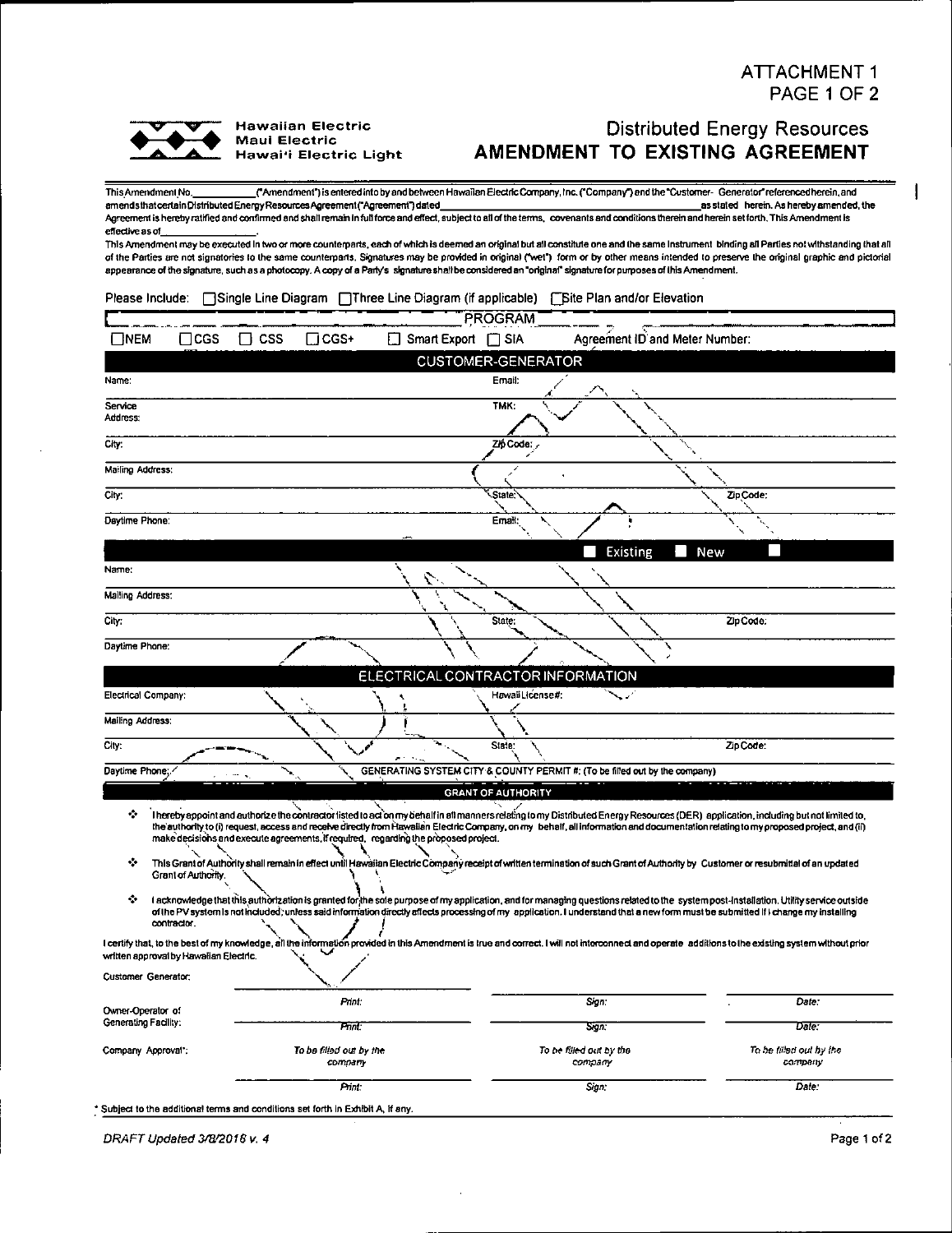ATTACHMENT <sup>1</sup> PAGE 2 OF 2



**Hawaiian Electric Maui Electric Hawai'i Electric Light**

# Distributed Energy Resources **AMENDMENT TO EXISTING AGREEMENT**

**Generating Facility (Modifications to DER System):** and operate in compliance with the Rules of the corresponding program.

These modifications will add non-export technology to NEM in compliance with the available options: 1  $\Box$  2  $\Box$  3  $\Box$  Not applicable  $\Box$ 

|                | <b>INVERTERS</b>                      |                                       |                                                                                               |                                                      |     |                                         |                                                     |
|----------------|---------------------------------------|---------------------------------------|-----------------------------------------------------------------------------------------------|------------------------------------------------------|-----|-----------------------------------------|-----------------------------------------------------|
| Micro Inverter | <b>String</b><br>Central/<br>Inverter | <b>Suppered Storage</b><br>(Inverter) | <b>Inverter Manufacturer</b>                                                                  | <b>Inverter Model</b><br>(Please list exact model #) | QTY | Peak AC<br>Output<br>Rating<br>$(NN)$ * | QTY x Peak<br><b>AC Output</b><br>Rating (kW)       |
| $\Box$         | $\Box$                                | $\Box$ 1                              |                                                                                               | ×                                                    |     |                                         |                                                     |
| D <sub>2</sub> | $\square$                             | $\Box$                                |                                                                                               |                                                      |     |                                         |                                                     |
| $\square$      | $\square$                             | $\square$                             |                                                                                               |                                                      |     |                                         |                                                     |
|                |                                       |                                       | * All equipment ratings must match those listed on their manufacturer's specification sheets. | Total Change in Rated Inverter Capacity (kW) =       |     |                                         |                                                     |
|                |                                       | PHOTOVOLTAIC MODULES                  |                                                                                               |                                                      |     |                                         |                                                     |
|                |                                       |                                       | PV Module Manufacturer                                                                        | PV Module<br>(Please list exact model #)             | QTY | STC (kW)                                | <b>QTY x STC</b><br><b>DC Output</b><br>Rating (kW) |
|                |                                       |                                       |                                                                                               |                                                      |     |                                         | ٦,                                                  |
|                |                                       |                                       | N                                                                                             |                                                      |     |                                         | - 7                                                 |
|                |                                       |                                       |                                                                                               |                                                      |     |                                         |                                                     |
|                |                                       |                                       |                                                                                               | Total Change in PV Module STC Capacity (kW) =        |     |                                         |                                                     |
|                | Total Program Size (kW) =             |                                       |                                                                                               |                                                      |     |                                         |                                                     |

| <b>ENERGY STORAGE</b>              |                                      |         |                             |                          |     |
|------------------------------------|--------------------------------------|---------|-----------------------------|--------------------------|-----|
| <b>Energy Storage Manufacturer</b> | Model<br>(Please list exact model #) | Size kW | Chg/Dis<br>Chg<br>(kW)      | Max<br>Capacity<br>(kWh) | QTY |
|                                    | $\sim$                               |         |                             |                          |     |
|                                    |                                      |         |                             |                          |     |
|                                    |                                      |         |                             |                          |     |
|                                    |                                      |         | Total Rated Capacity (kW) = |                          |     |
|                                    |                                      |         |                             |                          |     |

|                   |                                                                    | Total Technical System Size (kW) =                                                                                                                            |  |
|-------------------|--------------------------------------------------------------------|---------------------------------------------------------------------------------------------------------------------------------------------------------------|--|
|                   |                                                                    | Will the energy storage system be used only as an Emergency Backup System Yes [ฟิง [ฟิงfi the distribution grid be used to charge the storage device? Yes No] |  |
| Mode of Operation | Non-export Export Coincident with PV Export Non-coincident with PV | Please Describe:                                                                                                                                              |  |
|                   |                                                                    |                                                                                                                                                               |  |

| GENERATOR DISCONNECT | .         |             | -- - -- -  | . .<br>Not |
|----------------------|-----------|-------------|------------|------------|
| Manufacturer         | Calalon " | <b>Type</b> | Rated Amps | Rated      |
| -------              |           |             |            |            |

Select all that apply: Fused | Non-fused | Single Phase | ThreePhase | Uses multiple disconned |

Mounting location:\_\_\_\_\_\_\_\_\_\_\_\_\_\_\_\_\_\_\_\_\_\_\_\_\_\_\_\_\_\_\_\_\_\_\_\_\_\_\_\_\_\_\_\_\_\_\_\_\_\_\_\_\_\_\_\_\_\_\_\_\_\_\_\_\_\_\_\_\_\_\_\_

| <b>Hawaiian Electric</b>                                                                                                            |                                                                                                               | Maui Electric                                                                                      | Hawai i Electric Light                                                                                                 |                                                                                                                                           |  |
|-------------------------------------------------------------------------------------------------------------------------------------|---------------------------------------------------------------------------------------------------------------|----------------------------------------------------------------------------------------------------|------------------------------------------------------------------------------------------------------------------------|-------------------------------------------------------------------------------------------------------------------------------------------|--|
| All Programs except SIA                                                                                                             | Standard Interconnection                                                                                      | All Programs                                                                                       | EastHawai'i                                                                                                            | West Hawai'l                                                                                                                              |  |
| l Hawaiian Electric<br>Distributed Energy Resources<br>P.O. Box 2750, CP12-SE<br>i Honolulu H196840<br>connect@HawalianElectric.com | Hawaiian Electric<br>Attn: SIA: CP10-SN<br>P.O.Box 2750<br>Honolulu, HI 96840<br>SIAinfo@HawaiianElectric.com | Maul Electric<br>Renewable Projects<br>P.O.Box 398<br>Kahului HI 96733<br>connect@MauiElectric.com | Hawai'i Electric Light Hilo<br>Engineering Dept. 54 Halekauila St.<br>Hilo, HI 96720<br>connect@HawaiElectricLight.com | Hawal'i Electric Light Kona<br><b>Engineering Dept.</b><br>74-5519 Kaiwi Street<br>Kailua-Kona, HI96740<br>connect@HawaiElectricLight.com |  |

*DRAFT Updated y8/2018v.* Page 2 of 2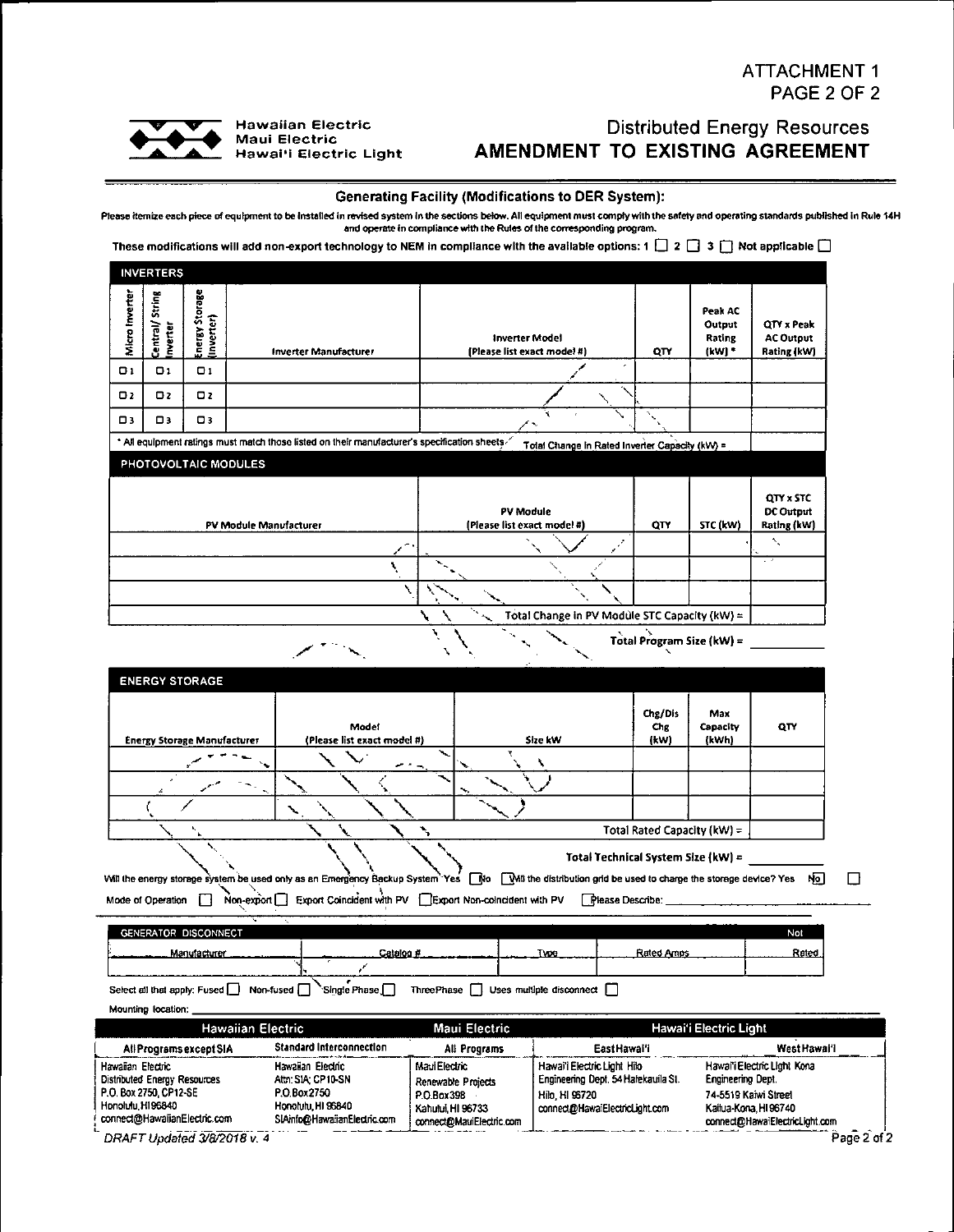# SERVICE LIST (Docket No. 2014-0192^

DEAN NISHINA EXECUTIVE DIRECTOR DEPARTMENT OF COMMERCE AND CONSUMER AFFAIRS DIVISION OF CONSUMER ADVOCACY P.O. Box 541 Honolulu, HI 96809 2 Copies Via Hand Delivery

KENTD. MORIHARA KRIS N.NAKAGAWA LAUREN M. IMADA Morihara Lau & Fong LLP 841 Bishop Street, Suite 400 Honolulu, Hawaii 96813 Counsel for KAUAI ISLAND UTILITY COOPERATIVE

DEBORAH DAY EMERSON GREGG J. KINKLEY, ESQ DEPUTY ATTORNEY GENERALS DEPARTMENT OF THE ATTORNEY GENERAL STATE OF HAWAII 425 Queen Street Honolulu, Hawaii 96813 Counsel for DEPARTMENT OF BUSINESS, ECONOMIC DEVELOPMENT, AND TOURISM

ISAAC H.MORIWAKE KYLIEW. WAGER EARTHJUSTICE 850 Richards Street, Suite 400 Honolulu, Hawai'i 96813-4501 Counsel for HAWAII SOLAR ENERGY ASSOCIATION

ERIK KVAM PRESIDENT RENEWABLE ENERGY ACTION COALITION OF HAWAII, INC. 4188-4 Keanu Street Honolulu, HI 96816

MELISSA MIYASHIRO CHIEF OF STAFF BLUE PLANET FOUNDATION 55 Merehant Street, 17th floor Honolulu, HI 96813

<sup>1</sup> Copy Electronic Transmission

<sup>1</sup> Copy Electronic Transmission

<sup>1</sup> Copy Electronic Transmission

<sup>1</sup> Copy Electronic Transmission

<sup>1</sup> Copy Electronic Transmission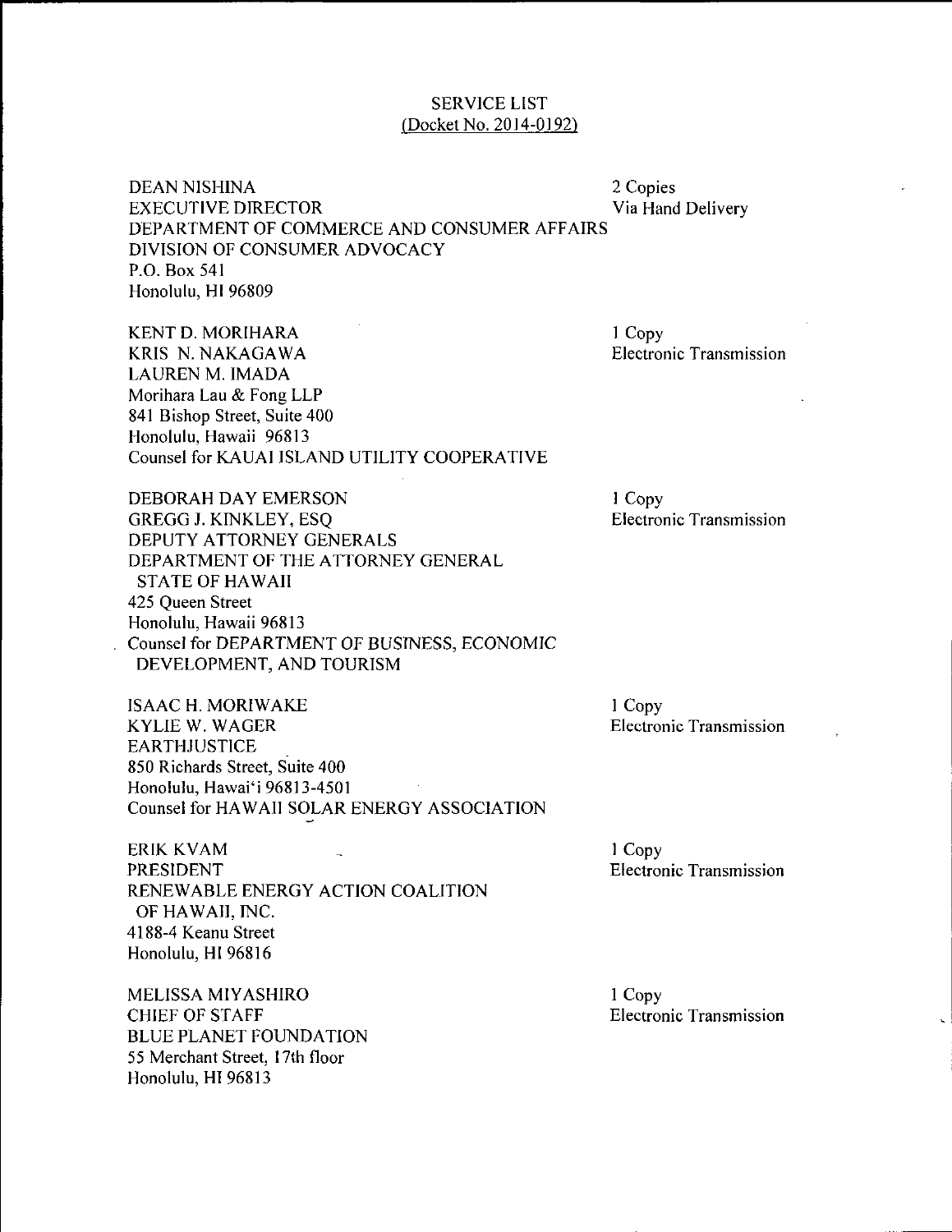## SERVICE LIST (Docket No. 2014-0192)

COLIN A. YOST, ESQ HAWAII PV COALITION 677 Ala Moana Blvd, Suite 609 Honolulu, HI 96813

TIM LINDL KEYES, FOX & WIEDMAN LLP 436 14th Street, Suite 1305 Oakland, CA 94612 Counsel to THE ALLIANCE FOR SOLAR CHOICE

SANDRA-ANN Y.H. WONG ATTORNEY AT LAW, A LAW CORPORATION 1050 Bishop Street, #514 Honolulu, Hawaii 96813 Counsel for SUNPOWER CORPORATION and APOLLO ENERGY CORPORATION

RON HOOSON 1384 Aupupu Street Kailua, Hawaii 96734

HENRY Q CURTIS VICE PRESIDENT FOR CONSUMER AFFAIRS LIFE OF THE LAND P.O.Box 37158 Honolulu, Hawaii 96837

<sup>1</sup> Copy Electronic Transmission

<sup>1</sup> Copy Electronic Transmission

<sup>1</sup> Copy Electronic Transmission

<sup>1</sup> Copy Electronic Transmission

<sup>1</sup> Copy Electronic Transmission

CHRIS DeBONE ACTING PRESIDENT <sup>1</sup> Copy Electronic Transmission DISTRIBUTED ENERGY RESOURCES COUNCIL OF HAWAII 99-1350 Koaha Place Aiea, HI 96701

HENRY O. CURTIS ASST. VICE PRESIDENT PUNA PONO ALLIANCE P.O. Box 37313 Honolulu, HI 96837

<sup>1</sup> Copy Electronic Transmission